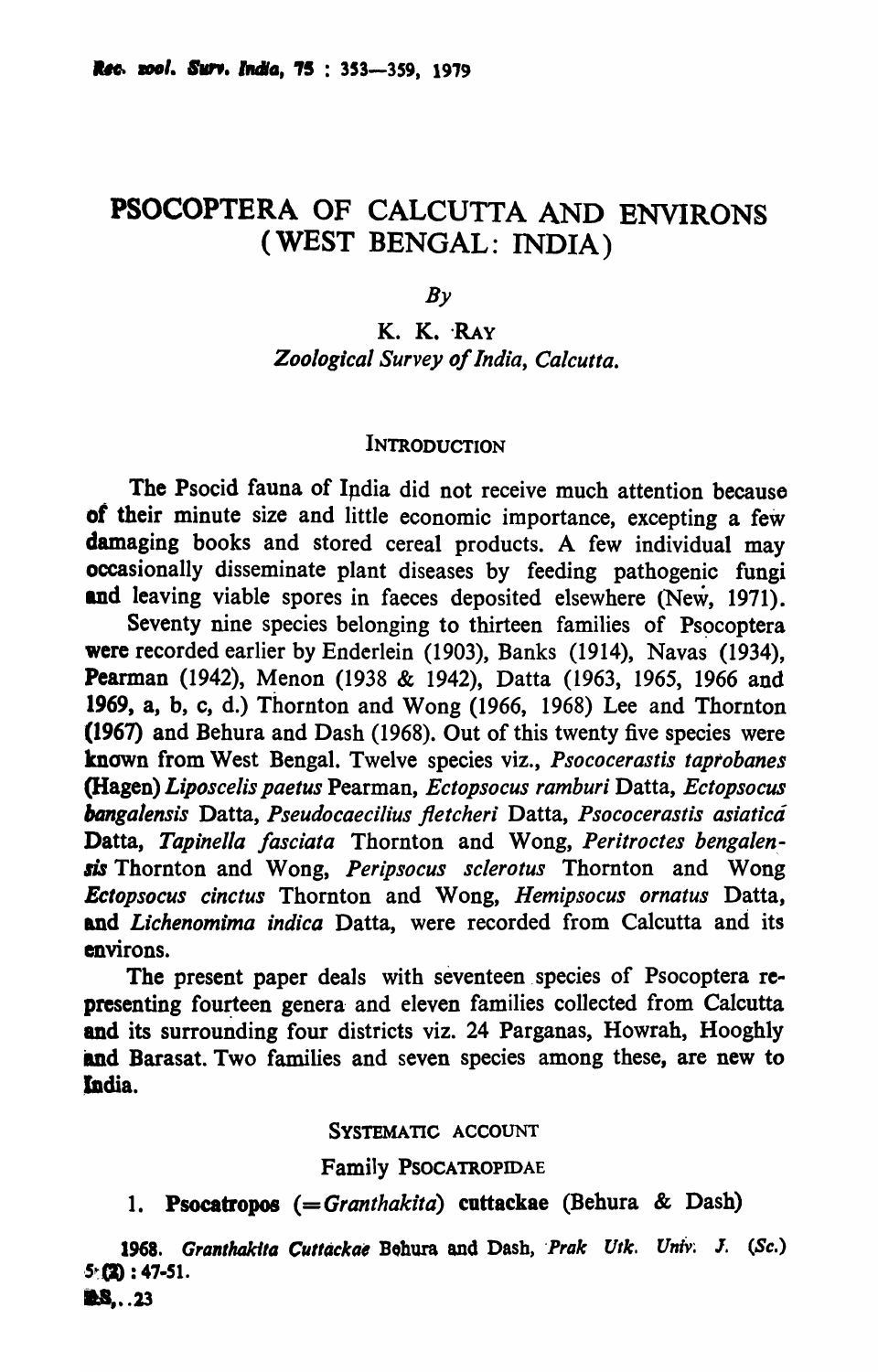*Material*: 2  $\sigma$   $\sigma$ , 3  $\varphi$   $\varphi$ ; Ballygunge, South Calcutta, 15. vii. 1975; ex. book; body length (in alcohol) : 1.2 mm. ( $\delta$ ) 1.3 mm. ( $\Omega$ ).

*Remarks:* The veins of the wings are variable; venation vary even in the two wings of the same individual. They are common in the dwelling houses throughout the year (Behura and Dash, 1968).

*Distribution* : INDIA : Cuttack: Orissa and Calcutta (first record).

# Family LIPOSCELIDAE

## 2. Liposcelis transvaalensis (Enderlein)

1909. *Troctes transvaalensis Enderlein, Stett. ent. ztcg.,* 70: 272. 1967. *Liposcells transvaalensis* (Enderlein). Smithers, *Austr. Zool.,* 14, Pt. I : 28·

*Material*:  $4 \cdot 4 \cdot 4$  (apterous forms); Jabakusum House, Central Calcutta, 10. viii, 1975, ex. book; body length (in alcohol): 1.2 mm.

*Remarks:* The specific identification was confirmed with characteristics as recorded by Enderlein (1909).

*Distribution*: INDIA: Bombay; Maharashtra and Calcutta [first] record]. SOUTH AFRICA (Transvaal).

## Family PACHYTROCTIDAE

## 3. Tapinella formosana Enderlein

*1.908. Tapine/fa formosana* Enderlein, *Zool. Anz.,* 33 : 774.

1967. Tapinella formosana Enderlein. Smithers, Austr. Zool., 14, Pt. I: 28.

*Material:* 19 (alate form), Botanical garden, Sibpur, Howrah 7. ix. 1974; ex. leaf litter; body length (in alcohol): 1.3 mm.

*Distribution:* INDIA: Bombay; Maharashtra and Sibpur; West Bengal [first record]. FORMOSA.

## 4. Tapinella fasciata Thornton & Wong

1966. *Tapinella /asciata* Thronton and Wong, *Trans. R. ent. soc. Lond., 118*   $(1) : 1-4.$ 

*Material* 3  $\sigma$   $\sigma$ , 7  $\varphi$   $\varphi$  (alate forms), Batanagar, 24-Parganas; 28. ii. 1976; ex. dry banana leaves; body length (in alcohol) : 1.2 mm.  $(\xi)$ ; 1.3 mm. (9).

*Remarks:* The dominating character in the specimens are the lateral stripes running down the body which are found in the nympbs also.

Distribution : INDIA : Calcutta, Batanagar [second record]: West Bengal.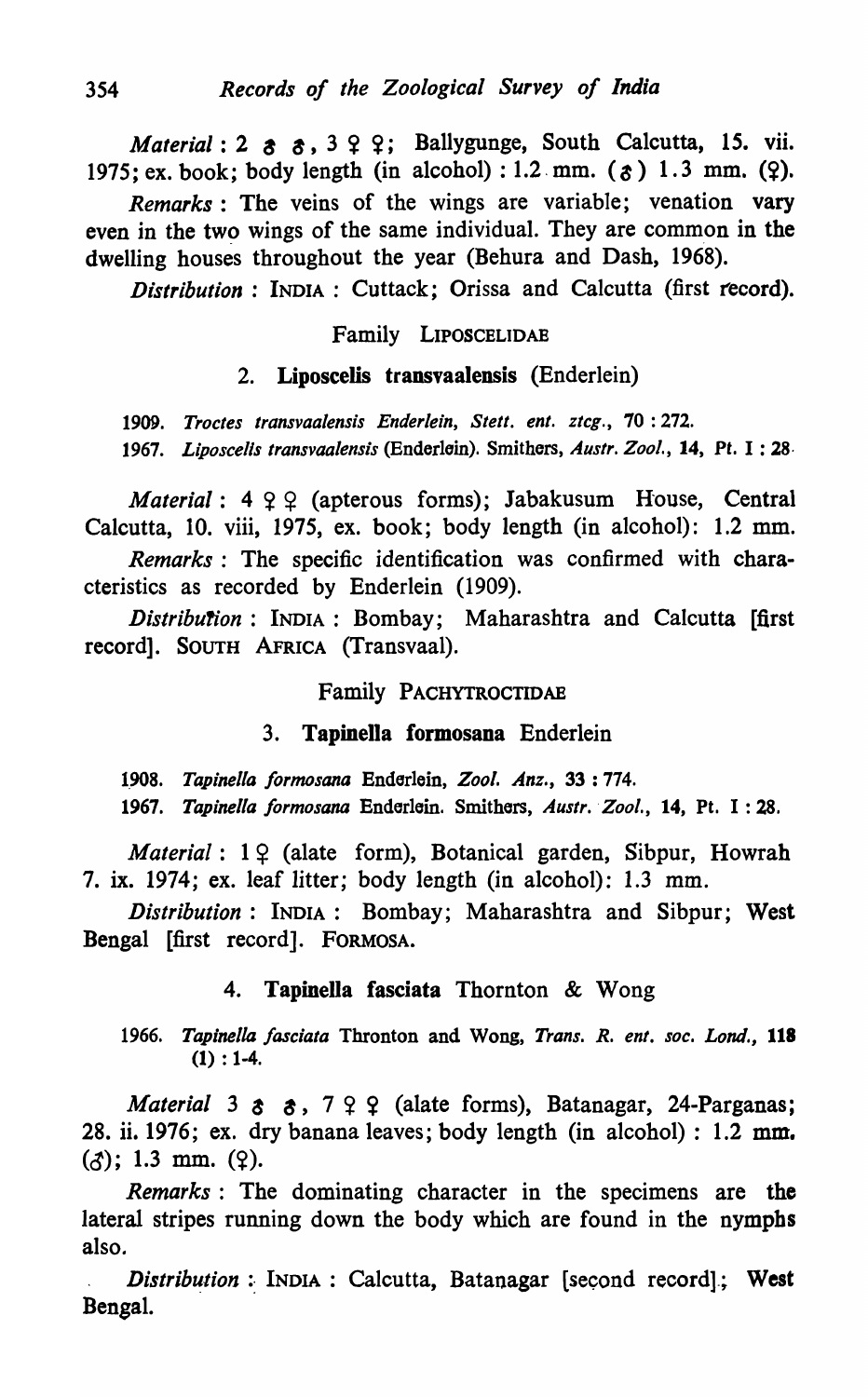## *s.* Paebytroctes (psacadium ) georgi (Menon)

*1938. PIGcadium georgi* Monon, *Proc. Ind. A cad. Sci.* (B) 8 (4) : 280-283.

1967. Pachytroctes (Psacadium) georgi (Menon). Smithers, *Austr. Zool.*, 14, Pt. I: 30.

*Material:* 2 ? ? (apterous forms), Botanical garden, Sibpur, Howrah, 17. i. 1975; ex. leaf litter; body length (in alcohol) : 1.5 mm.

*Remarks* : The antennae of the specimens are very long and thin in relation to body.

*Distribution:* INDIA : Bombay; Maharashtra and Sibpur; West Bengal (first record).

#### 6. Peritroctes bengalensis Thornton & Wong

*1966. Peritroctes bengalensis* Thornton and Wong, *Trans. R. ent. Soc. Lond.*  118, Pt. I : 4.

*Material*: 1 9 (apterous form), Barasaat, 24-Parganas, 27. viii. 1975; ex. dry leaf litter; body length (in alcohol):  $1 \text{ mm}$ .

*Remarks* : The antennae of the specimen are longer than the subglobular abdomen.

*Distribution* : INDIA : Calcutta, Barasaat [second record]; West Bengal:

# Family CAECILIIDAB

#### 7. Caecilius muggenburgi Enderlein

*1903. Caecilius muggenburgi* Enderlein, *Ann. Hist. nat. Mus. Hung.,* 1 : 269. *1967. Caecilius muggenburgi* Enderlein. Smithers, *Austr. Zool.,* 14, Pt. I : 44.

*Material:* 1 9. Tollygunge, South Calcutta, 10. x.1975; ex. semidry bush; body length (in alcohol); 1.4 mm.

*Distribution:* INDIA (first record). SINGAPORE, JAVA, PmLIPPINES and FORMOSA.

#### Family AMPHIPSOCIDAE

#### 8. Dasypsocus solox (Enderlein)

1903. Kolbea solox Enderlein, *Ann. Hist. nat. Mus. Hung.*, 1:278. 1967. Dasypsocus solox (Enderlein). Smithers, Austr. Zool., 14, Pt. 1:57.

*Material*: 1 9, Sheoraphuli, Hooghly, 24. x. 1975; ex. dry banana leaf; body length (in alcohol) : 2.5 mm.

*Distribution* : INDIA (first record). SINGAPORE.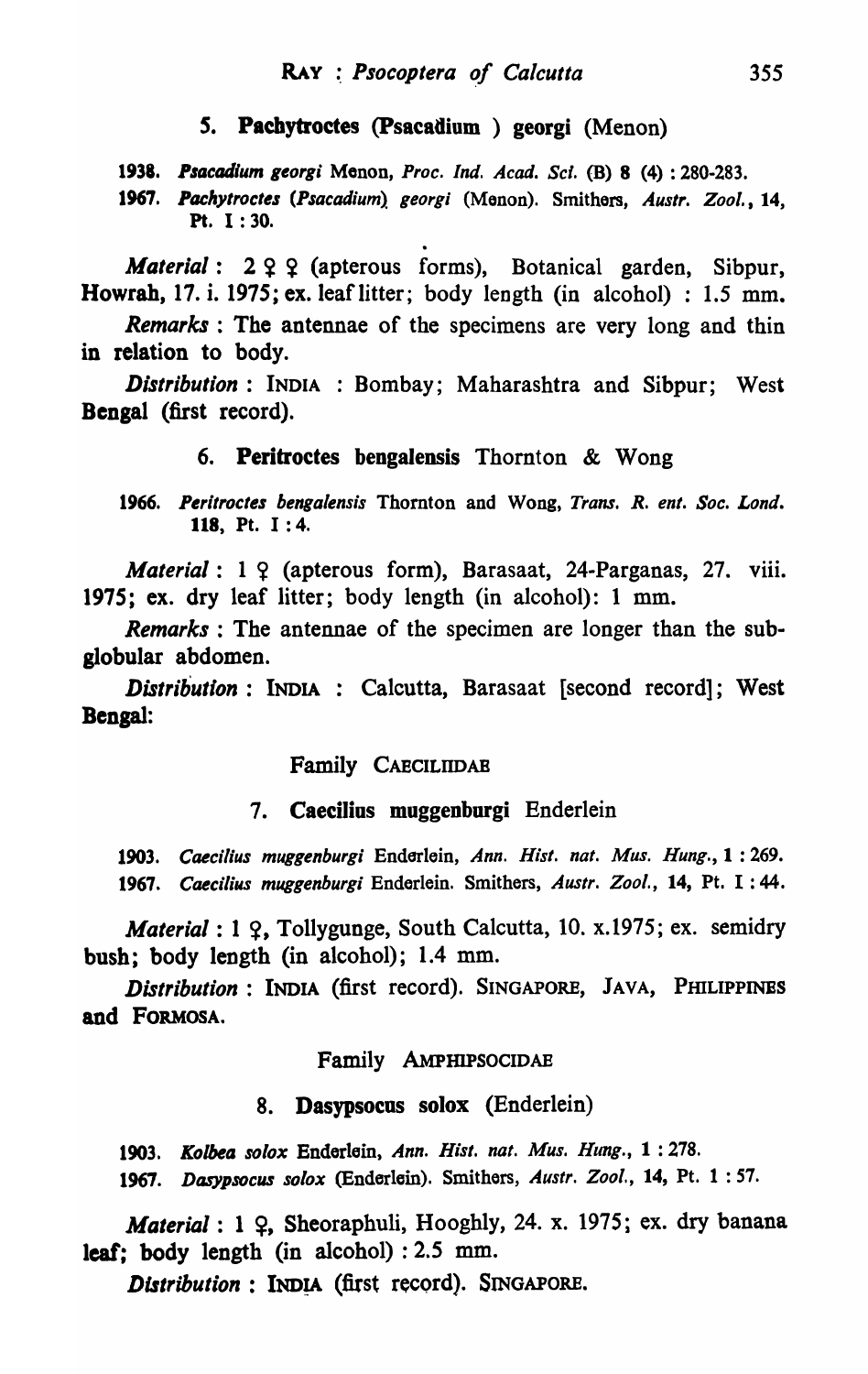#### Family LACHESILLIDAB

## 9. Lachesilla pedicularia (Linne)

*1746. Hemerobius f/avicans* Linna, *Faun. suecica, 223.*  1919. *Lachesilla Pedicularia* (Linne). Enderlein, *Cat. Coll. S-L*, 3:16.

*Material*: 1  $\sigma$ , 3  $99$ , Baruipur, 24-Parganas, 25. xi. 1975; ex. dry date leaves; body length (in alcohol): 1.4 mm.  $(\phi)$ ; 1.5 mm.  $(\phi)$ .

*Distribution:* INDIA [first record]. NEPAL, EAST AFRICA, EUROPB, NORTH AMERICA, ARGENTINA and JAPAN.

#### Family PERIPSOCIDAB

#### 10. Ectopsocus bengalensis Datta

*1965. Ectopsocus bengalensis* Datta, J. *Beng. nat. Hist. Soc.,* 34 (1) : 58-60.

*Material*: 1  $\sigma$ , 1  $\Omega$ , in vicinity of Rabindra Sarobar, South Calcutta, 18. ix. 1975; ex. dry foliage; body length 1.5 mm.  $(3)$ ; 1.9  $mm. (9).$ 

*Distribution*: INDIA: Barrackpore and Calcutta [second record]; West Bengal.

## 11. Ectopsocus cinctus Thornton

*1962. Ectopsocus cinctus* Thronton, *Trans. R. ent. Soc. Lond.,* 114 : 305. *1967. Ectopsocus cinctus* Thornton: Smithers, *Austr-. Zool.,* 14, Pt. I: *6S.* 

*Material*:  $3 \varphi$ , from table - top, JabaKusum House, Central Calcutta, 24.ix.1975; body length (in alcohol) : 1 mm. - 1.3 mm.

*Remarks* : The specimens are generally found on dry leaves. The material studied are collected from table-top.

*Distribution:* INDIA: Calcutta [second record]. HONG KONG, VIETNAM and MALAYSIA.

#### 12. Peripsocus sclerotus Thornton & Wong

*1966. Peripsocus sclerotus* Thornton and Wong, *Trans. R. ent. Soc. Lond.,* 118, Pt. I: 16-18.

*Material*: 1  $\Omega$ , in vicinity of Rabindra Sarobar, South Calcutta, 21. viii. 1975; ex. dry foliage; body length (in alcohol) : 1.5 mm.

*Distribution:* INDIA: Calcutta (second record).

## 13. Peripsocus anoplus Thornton & Wong

1968. Peripsocus anoplus Thornton and Wong, Pacif. Ins. Monogr., 19: 33·34.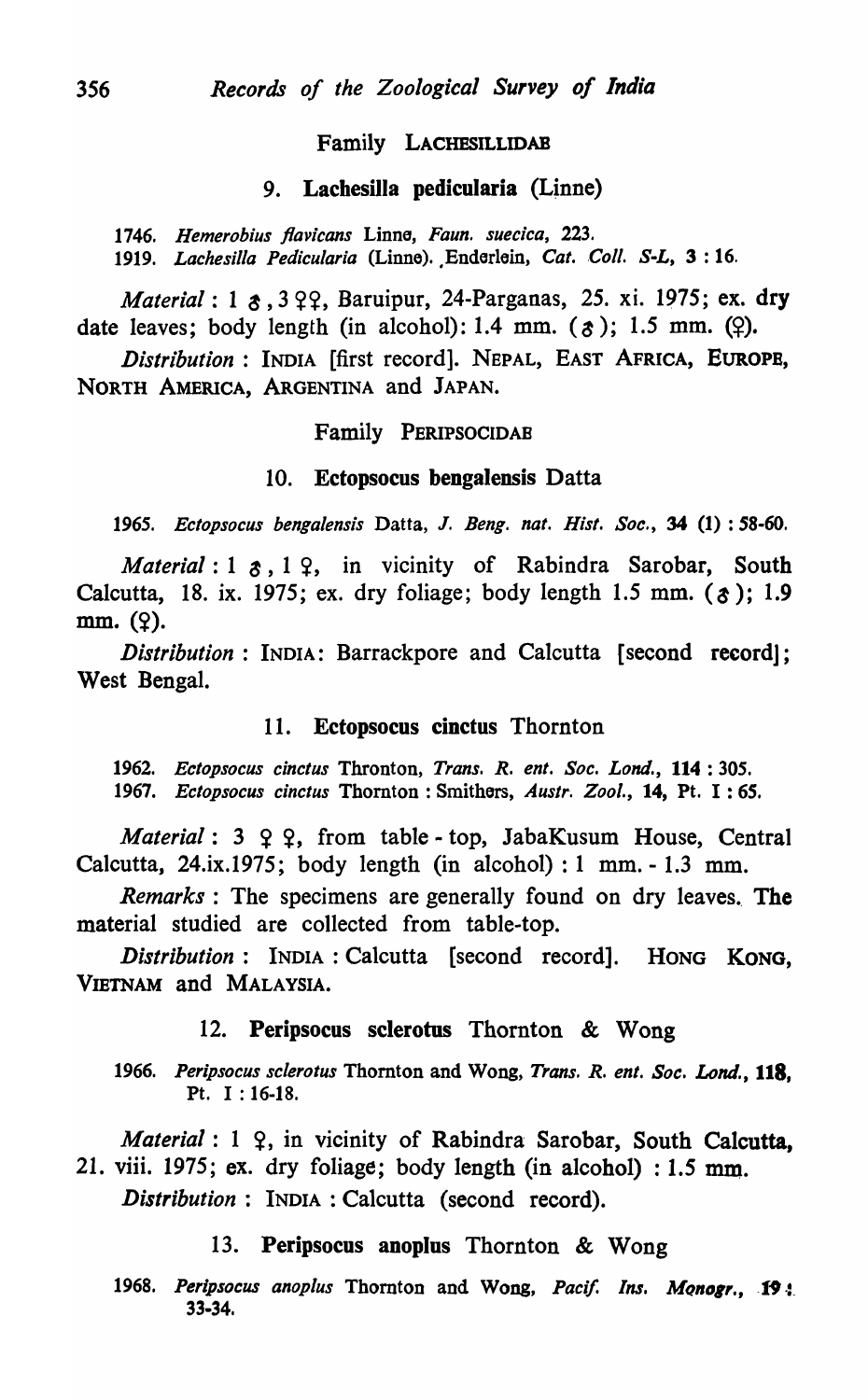*Material*: 2  $3$   $3$ , 3  $2$   $9$ , Dankuni, Hooghly, 22.i.1976. ex. dry date-leaves; body-length (in alcohol) : 1.9 mm. ( $f$ ); 2 mm. ( $\Omega$ ). *Distribution* : INDIA (first record). MALAYSIA.

Family HEMIPSOCIDAB

## 14. Hemipsocus chloroticus (Hagen)

*18S8. Psocus chloroticlIs* Hagen, *Verh. zool. bot, Ges. Wein,* 8 : 474. *1961. H,mlpsocus chloroticus* (Hagen). *Smithers, Austr. Zool.,* 14, Pt. I : 72.

*Material: 3 & &, Sheoraphuli, Hooghly, 24. x. 1975.; ex. dry* banana-leaves; body length (in alcohol) : 2.3mm. -2.9 mm.

*Distribution:* INDIA [first record]. CEYLON, SINGAPORE, SUMATRA, JAVA, SARAWAK, PHILIPPINES, FORMOSA and JAPAN.

Family PSBUDOCAECILIIDAB

## 15. Pseudocaecilius citricola (Ashmead)

1903. Pseudocaecilius elutus Enderlein, *Ann. hist. nat. Mus. Hung.*, 1:261. 1976. Pseudocaecilius citricola (Ashmead). Turner, Sys. Ent., 1:212.

*Material*: 2  $\varphi$  ?, Botanical garden, Sibpur, Howrah, 19.xi.1974; ex. green vegetation; body length (in alcohol) : 1.8 mm.

*Distribution:* INDIA: Sibpur; West Bengal [second record]. JAVA, SINGAPORE, MADAGASCAR, SOUTH AFRICA, MOSAMBIQUE, CONGO, PORTO. RICA, NORTH AMERICA.

Family ARCHIPSOCIDAE

#### 16. Archipsocus recens Enderlein

1903, Archipsocus recens Enderlein, Ann. Hist. Nat. Mus. Hung. 1: 286: Fig. 1 : Pl. viii.

*Material*: 2 ? ? (micropterous forms), in vicinity of Rabindra Sarobar, 4 vii. 1974; ex. bark; body length (in alcohol): 1.5 mm.

*Remarks:* The figure and the key attributes directly and tallys with *Archipsocus recens,* recorded by Enderlein (1903) from Singapore. Its specific status is further confirmed as it agrees, without any deviation to the supplementation made by Badonnel (1966 : 409).

*Distribution:* INDIA [first record]. SINGAPORE and INDONESIA

#### Family PSOCIDAB

## 17. Trichadenotecnum apertum Thornton

*1961. Tr;chadenolecnum apertum* Thornton, *Trans. R. enl. Soc. Lond.,* 113: 7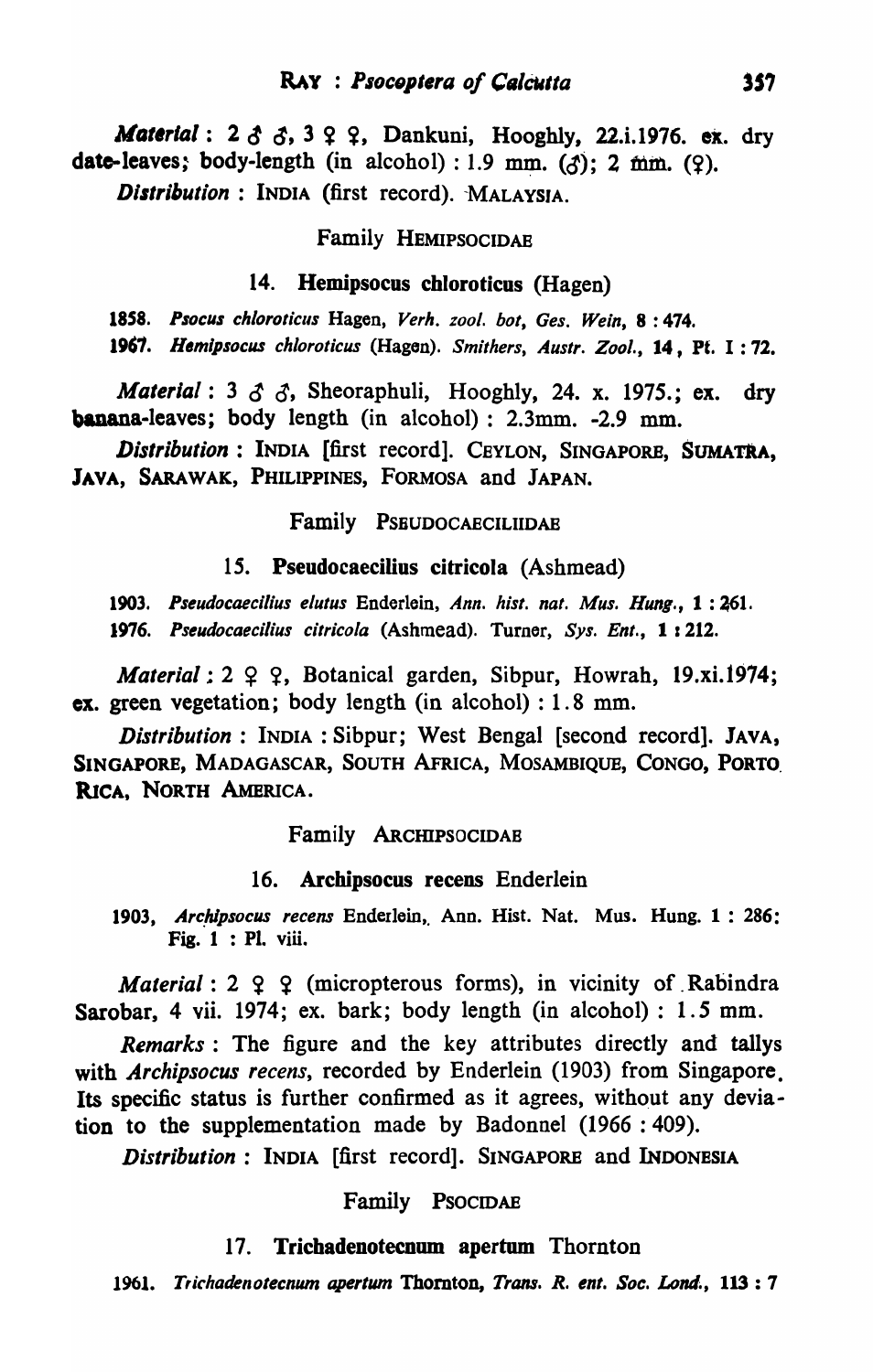1976. Trichadenotecnum apertum : Ray and Srivastava *Newsl. zool. Surv. Indla*. 2 (1) : 26.

*Material: 1 \2, Botanical garden, Sibpur, Howrah, 19.xi.1974,* ex. dry leaves; body length (in alcohol) :  $2.3$  mm.

*Distribution:* INDIA [first record]. HONG KONG.

## SUMMARY

This paper deals with seventeen species of Psocoptera from Calcutta and Environs; of these seven are new records to India; viz, *Caecilius*   $muggenburgi$  Enderlein, *Dasypsocus solox* (Enderlein), *Lachesilla pedicularia* (Linne), *Peripsocus anoplus* Thornton and Wong, *Hemipsocus Chloroticus* (Hagen), *Archipsocus recens* Enderlein and *Trichadenotecnum apertum* Thornton.

#### ACKNOWLEDGEMENTS

The author acknowledges his grateful thanks to Dr. S. Khera, Joint Director-in-Charge, Dr. B. Biswas, Deputy Director, Dr. S. K. Tandon, Superintending Zoologist, for permitting to carry out this work and for necessary facilities. Thanks are also due to Dr. V. D. Srivastava, Zoologist, for his continued interest and encouragement and Dr. B. Datta, Zoologist, for valuable suggestions.

#### **REFERENCES**

- BADONNEL, A. 1966. Sur le genera *Archipsocus* Hagen.- *Bull. Mus. Nat. n. hist. Nat.*, 38:409-415.
- BANKS, N. 1914. Neuropteroid insects.- *Rec. Indian Mus.,* 8(4): 350-356.
- BEHURA, B. K. and DASH, B. 1968. A new genus of Psocatropidae (Copeognatha) from India. *-Prakr. Utkal Univ. J. Sci.* 5(2): 45-61.
- DATTA, B. 1963. A new Indian species of *Peripsocus* Hagen, 1866 (Psocoptera : Peripsocidae). *-Proc. natn. Acad. Sci. India,* (B) 33(4): 606-610.
- DATTA, B. 1965. New Psocids (Psocoptera) from India.-J. *Beng. nat. Hist. Soc.*, 34(1): 56–72.
- DATTA, B. 1966. Four new species of Psocids (Psocoptera) from India. -J. *Bengal nat. Hist. Soc.*, 35(1): 12-31.
- DATTA, B. 1969a. Indian Psocoptera. *-Zoo!. Anz.,* 182(3/4) : 288-292.
- DATTA, B. 1969b. On a collection of Psocoptera from South India. *-Zool. Anz.*, 182(3/4): 294-302.
- DATTA, B. 1969c. On a collection of Indian Psocids (Psocoptera). *- Zool. Anz.*, **183**( $\frac{1}{2}$ ): 144-150.